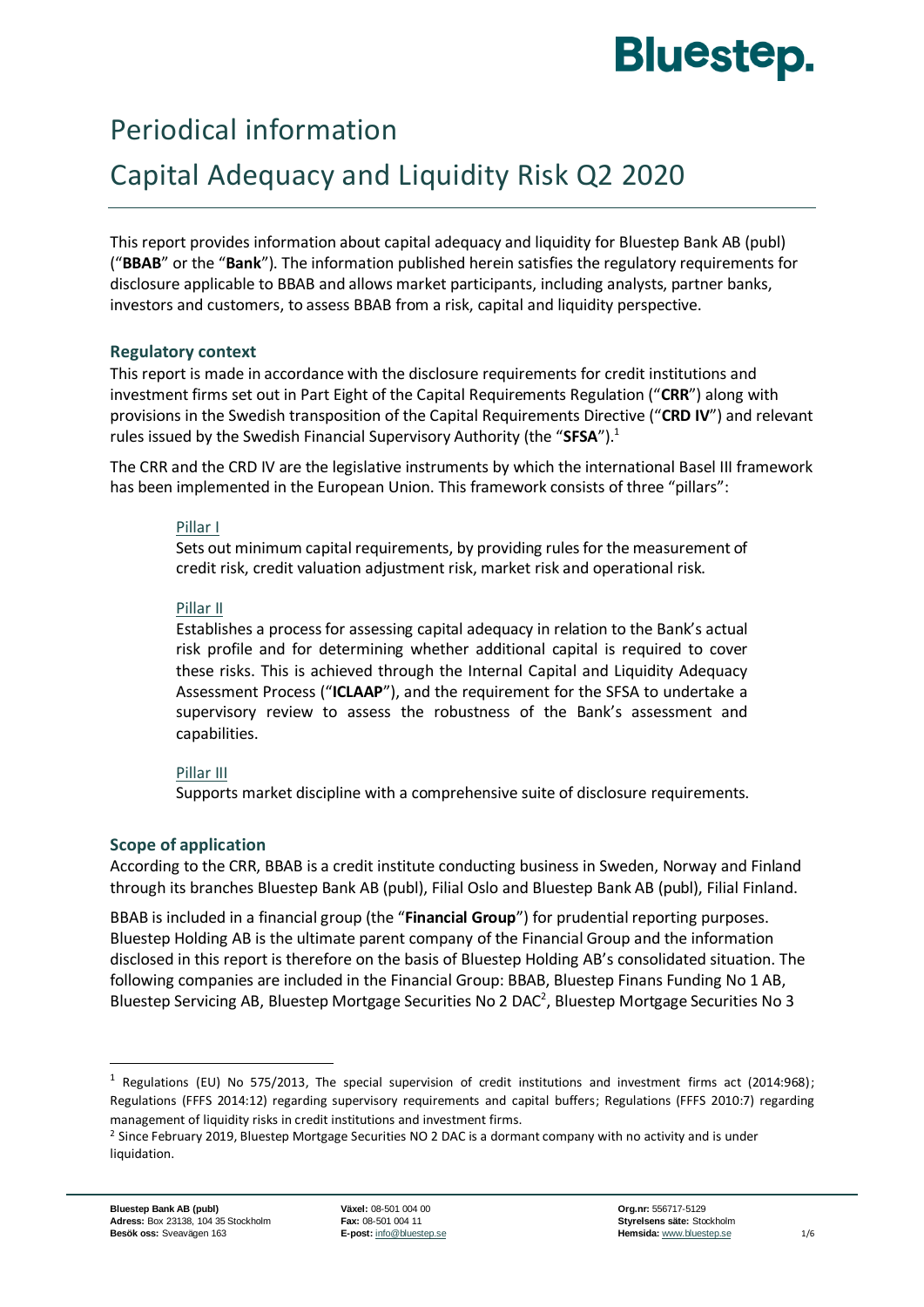

DAC<sup>3</sup>, and Bluestep Mortgage Securities No 4 DAC (listed). All entities are subject to full consolidation.

#### **Date and frequency of disclosure**

Pillar III disclosures are provided on a quarterly basis. This report reflects the situation of the Financial Group as of 30<sup>th</sup> June 2020.

This report is published on the Bank's website: [www.bluestepbank.com](http://www.bluestepbank.com/)

## **Capital adequacy position**

This section summarises the own funds and liquidity situation of the Financial Group, as well as information about the methodology, requirements and conclusions reported to the SFSA as part of the quarterly COREP reporting and the annual ICLAAP report.

#### **Own funds and capital adequacy as per 30 June 2020**

Own funds and its composition as of the end of June 2020 and December 2019 are shown in the table below.

|                                                                                  | <b>Amount at</b> | <b>Amount</b> at |
|----------------------------------------------------------------------------------|------------------|------------------|
| Own Funds (all amounts in thousand SEK, except %)                                | 30-Jun-2020      | 31-Dec-2019      |
| Common Equity Tier 1 (CET1) capital: instruments and reserves                    |                  |                  |
| Capital instruments and the related share premium accounts                       | 4,477,416        | 4,477,416        |
| of which: instrument type 1                                                      | 4,477,416        | 4,477,416        |
| Retained earnings                                                                | 354,828          | 144,835          |
| Independently reviewed interim profits net of any foreseeable charge or dividend | $-219,712$       | 209,993          |
| Common Equity Tier 1 (CET 1) capital before regulatory adjustments               | 4,612,532        | 4,832,244        |
| CET1 capital: regulatory adjustments                                             |                  |                  |
| Intangible assets (net of related tax liability) (-)                             | $-3,083,992$     | $-3,357,374$     |
| <b>Total regulatory adjustments to CET1</b>                                      | $-3,083,992$     | $-3,357,374$     |
| <b>CET1</b> capital                                                              | 1,528,540        | 1,474,870        |
| <b>Additional Tier 1 (AT1) capital: instruments</b>                              |                  |                  |
| AT 1 capital before regulatory adjustments                                       |                  |                  |
| AT1 capital: regulatory adjustments                                              |                  |                  |
| Total regulatory adjustments to AT1 capital                                      |                  |                  |
| <b>AT1 capital</b>                                                               |                  |                  |
| Tier 1 capital $(T1 = CET1 + AT1)$                                               | 1,528,540        | 1,474,870        |
| Tier 2 (T2) capital: instruments and provisions                                  |                  |                  |
| T2 capital before regulatory adjustments                                         |                  |                  |
| T2 capital: regulatory adjustments                                               |                  |                  |
| Total regulatory adjustments to T2 capital                                       |                  |                  |
| <b>Tier 2 capital</b>                                                            |                  |                  |
| Total capital (TC = $T1 + T2$ )                                                  | 1,528,540        | 1,474,870        |
| <b>Total risk weighted assets</b>                                                | 7,888,420        | 8,252,345        |
| <b>Capital ratios and buffers</b>                                                |                  |                  |
| CET1 (as a % of total risk exposure amount)                                      | 19.38%           | 17.87%           |
| T1 (as a % of total risk exposure amount)                                        | 19.38%           | 17.87%           |
| TC (as a % of total risk exposure amount)                                        | 19.38%           | 17.87%           |
| Institution specific buffer requirement                                          | 2.88%            | 5.00%            |
| of which: capital conservation buffer requirement                                | 2.50%            | 2.50%            |
| of which: countercyclical buffer requirement                                     | 0.38%            | 2.50%            |
| of which: systemic buffer requirement                                            |                  |                  |
| of which: G-SII or O-SII buffer                                                  |                  |                  |
| CET1 available to meet buffers (as a % of risk exposure amount)                  | 11.38%           | 9.87%            |

<sup>3</sup> Since May 2020, Bluestep Mortgage Securities NO 3 DAC is a dormant company with no activity and is under liquidation.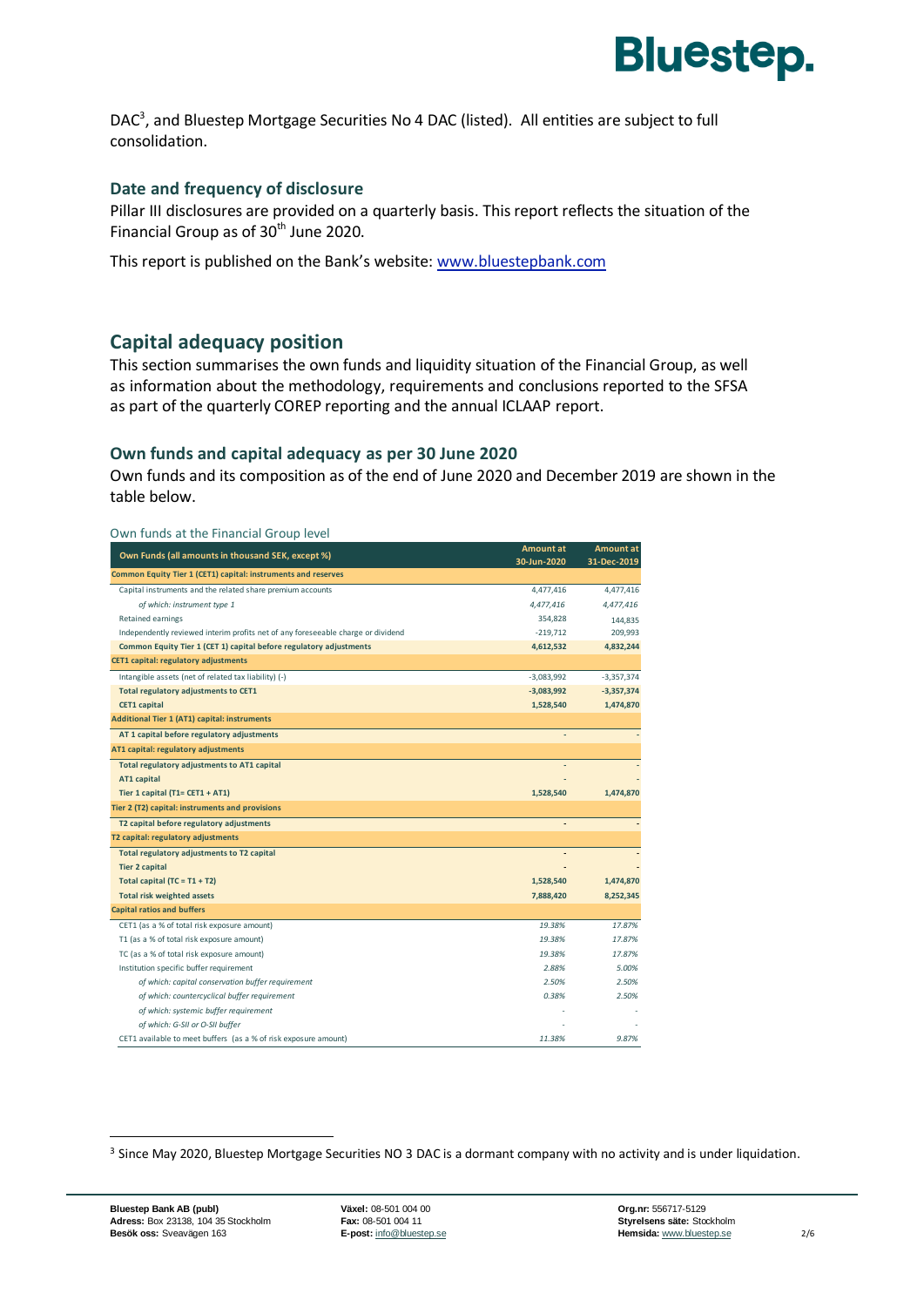# **Bluestep.**

#### **Capital requirements as per 30 June 2020**

The Financial Group's total capital requirements consist of three elements:

#### Pillar I minimum capital requirements

Calculation of the minimum capital requirements according to Pillar I is performed in accordance with the SFSA's regulations regarding prudential requirements and capital buffers.

- 1. BBAB uses the standardised approach in calculating the credit risk. Credit risk is calculated on all asset items.
- 2. The capital requirement for foreign exchange risks cover all items on the balance sheet and is translated to Swedish kronor at the exchange rate in effect on the balance sheet date. The capital requirement amounts to 8% of the total net position for the majority of the exposures; for closely correlated currencies a lower capital requirement of 4% applies.
- 3. Since May 2020, the capital requirement for operational risks is calculated by using the alternative standardised approach. Previous, the standardised approach was used for calculating the capital requirement. Using the alternative standardised approach means that the capital requirement is 12% of the average of the relevant indicator for the last three fiscal years mapped under the retail banking activity.
- 4. Capital requirements for credit valuation adjustment risk ("**CVA**") are calculated using the standardised approach and relate to positions in OTC derivatives.

#### Additional requirements under Pillar II

In addition to the statutory minimum capital requirement, credit institutions are expected to make their own assessments of their risks and capital requirements in the ICLAAP under Pillar II. Within the ICLAAP, BBAB performs stress tests to analyse the capital requirement for risks that are not included in the calculation of Pillar I requirements. Based on the outcome of the stress tests, an analysis is made of the institution's total capital requirements and a plan to maintain the capital level.

The SFSA reviews and evaluates risk management and performs controls to ensure that sufficient capital is held for the significant risks that BBAB is exposed to due to its review and evaluation process ("**SREP**").

#### Combined buffer requirements

In addition to the capital requirements under Pillar I and Pillar II, all credit institutions need to hold extra capital in form of a capital buffer. The purpose of this buffer is to serve as a cushion to absorb losses in periods of financial stress. The calculation is performed according to the capital buffers act (2014:966), implementing the capital buffers act (2014:967) and the SFSA's regulations and general guidelines regarding prudential requirements and capital buffers (FFFS 2014:12). The combined buffer requirement shall be met with Common Equity Tier 1 ("**CET1**"). If the buffer requirement is not fulfilled restrictions apply on payment of dividends and bonuses.

The combined buffer requirement refers to total CET1 capital required to meet the requirement for the capital conservation buffer ("**CCB**") extended by the following, as applicable:

- a) an institution-specific countercyclical capital buffer ("**CCyCB**");
- b) a G-SII buffer (not applicable to the Bank);
- c) an O-SII buffer (not applicable to the Bank); and,
- d) a systemic risk buffer (not applicable to the Bank).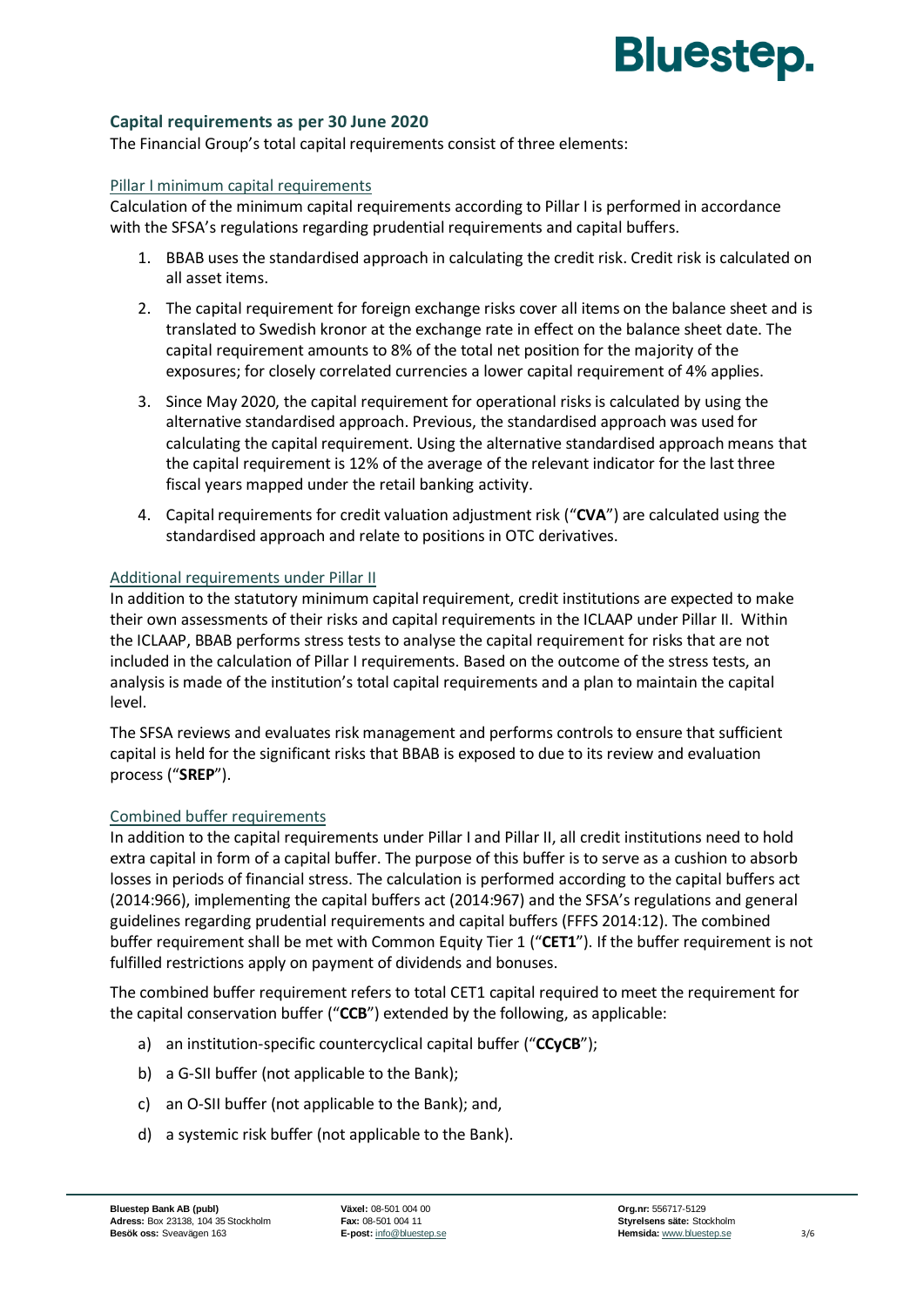

As of the end of June of 2020, the Bank had relevant credit exposures in Sweden and Norway, and the CCyCB factors applied in the jurisdictions were 0.0% (Sweden), 1.0% (Norway) and 0.0% (Finland) respectively of the risk exposures amounts. The table below shows the combined buffer requirement at Financial Group level.

|  | Combined buffers requirement at Financial Group level |  |  |
|--|-------------------------------------------------------|--|--|
|  |                                                       |  |  |

| Capital buffers requirement (all amounts in thousand SEK)                                              | <b>Amount</b> |
|--------------------------------------------------------------------------------------------------------|---------------|
| <b>Combined buffer requirement</b>                                                                     | 227,411       |
| Capital conservation buffer                                                                            | 197,211       |
| Conservation buffer due to macro-prudential or systemic risk identified at the level of a Member State |               |
| Institution specific countercyclical capital buffer                                                    | 30,200        |
| Systemic risk bisum of long and short positions of trading book exposures for standardised approaches  |               |
| Global Systemic Value of trading book exposures for internal models                                    |               |
| Other Systemically Important Institution buffer                                                        |               |

#### Combined capital requirements

Applying the methods described in the CRR, the capital requirements resulting from the risk exposures amounts ("**REAs**") and Pillar II needs are shown in tables below.

| Risk weighted exposure amounts for the Financial Group                            |                         |                            |
|-----------------------------------------------------------------------------------|-------------------------|----------------------------|
| Risk Weighted Exposure Amount (all amounts in thousand SEK)                       | <b>Exposure Amounts</b> | <b>Exposure Amounts at</b> |
|                                                                                   | at 30-Jun-2020          | 31-Dec-2019                |
| <b>TOTAL RISK EXPOSURE AMOUNT</b>                                                 | 7,888,420               | 8,252,345                  |
| RISK WEIGHTED EXPOSURE AMOUNTS FOR CREDIT, COUNTERPARTY CREDIT AND DILUTION RISKS |                         |                            |
| <b>AND FREE DELIVERIES</b>                                                        | 6,990,552               | 6,889,128                  |
| Standardised Approach (SA)                                                        | 6,990,552               | 6,889,128                  |
| SA exposure classes excluding securitisation positions                            | 6,990,552               | 6,889,128                  |
| Institutions                                                                      | 530,541                 | 403,432                    |
| Corporates                                                                        |                         |                            |
| Retail                                                                            | 658,040                 | 769,658                    |
| Secured by mortgages on immovable property                                        | 5,346,932               | 5,260,721                  |
| Exposures in default                                                              | 315,783                 | 306,754                    |
| Covered bonds                                                                     | 35,587                  | 53,406                     |
| Claims on institutions and corporates with a short-term credit assessment         |                         |                            |
| Equity                                                                            | 10,750                  |                            |
| Other items                                                                       | 92,919                  | 95,156                     |
| Securitisation positions SA                                                       |                         |                            |
|                                                                                   |                         |                            |
| TOTAL RISK EXPOSURE AMOUNT FOR POSITION, FOREIGN EXCHANGE AND COMMODITIES RISKS   | 71,100                  | 259,647                    |
| Risk exposure amount for position, foreign exchange and commodities risks under   |                         |                            |
| standardised approaches (SA)                                                      | 71,100                  | 259,647                    |
| Foreign Exchange                                                                  | 71,100                  | 259,647                    |
| TOTAL RISK EXPOSURE AMOUNT FOR OPERATIONAL RISK (OpR)                             | 774,574                 | 1,036,132                  |
| OpR Standardised (STA) / Alternative Standardised (ASA) approaches                | 774,574                 | 1,036,132                  |
| TOTAL RISK EXPOSURE AMOUNT FOR CREDIT VALUATION ADJUSTMENT                        | 52,194                  | 67,439                     |
| Standardised method                                                               | 52,194                  | 67,439                     |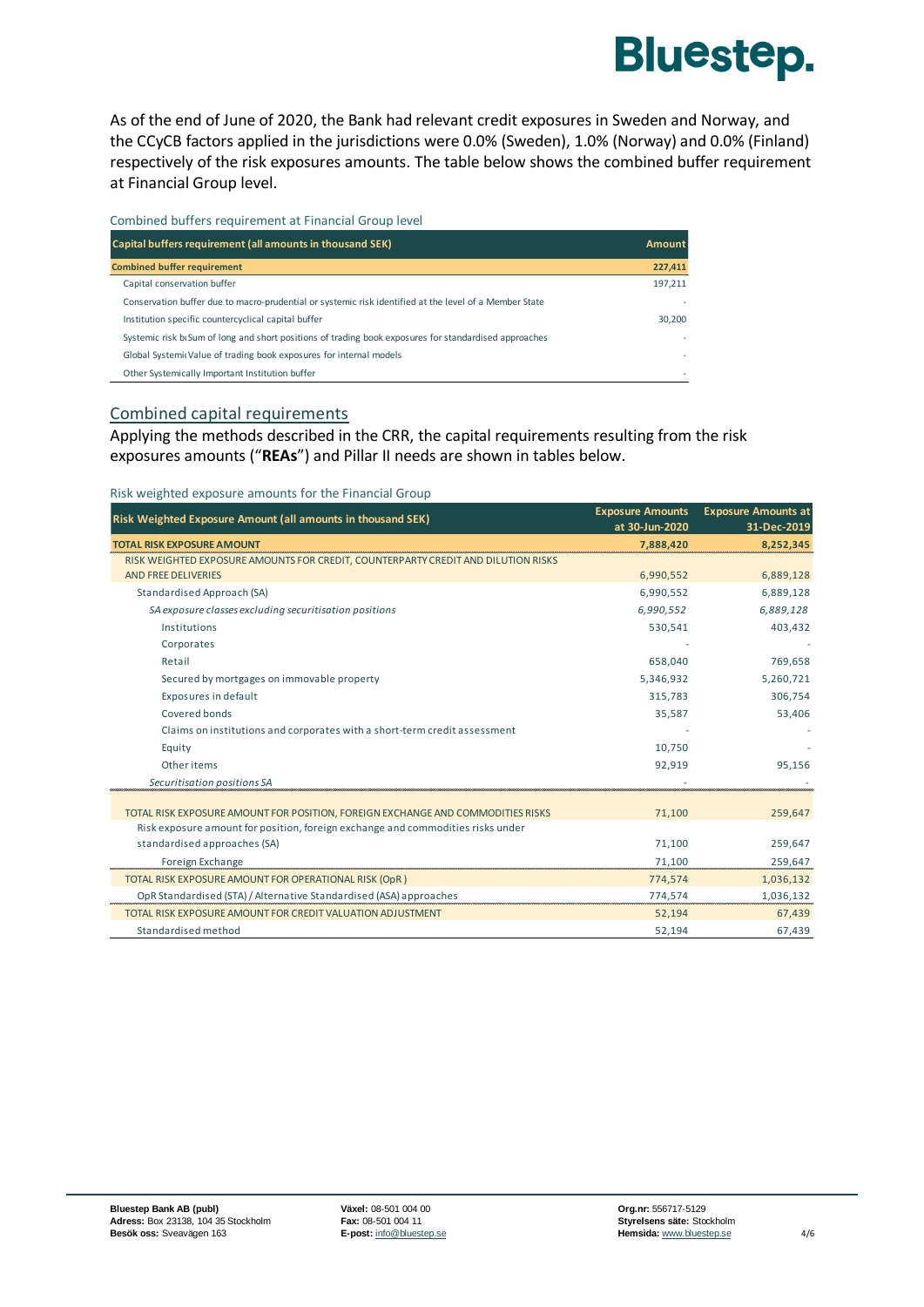# **Bluestep.**

#### Capital needs including Pillar II risks for the Financial Group

|                                                                             | Total capital needs ('000 SEK) |
|-----------------------------------------------------------------------------|--------------------------------|
| Credit risk and counterparty risk                                           | 640,195                        |
| - of which concentration risk                                               | 76,775                         |
| - of which risks associated with exposure to Swedish mortgages              | 249,030                        |
| - of which reciprocity of other countries' demands                          |                                |
| <b>Market risk</b>                                                          | 25,895                         |
| - of which interest rate risk arising from operations from non-trading book | 20,207                         |
| <b>Operational risk</b>                                                     | 61,966                         |
| <b>Pension risk</b>                                                         | ٠                              |
| <b>Other</b>                                                                | 225,098                        |
| <b>Diversification effects</b>                                              | ٠                              |
| <b>Total</b>                                                                | 953.154                        |

#### Leverage ratio

The leverage ratio is a key ratio that assesses the ability of the Bank to meets its financial obligations. The table below shows information about the leverage ratio which shows a healthy leverage ratio level.

#### Leverage ratio calculation at Financial Group level

| Leverage ratio calculation (all amounts in thousand SEK) |                       |
|----------------------------------------------------------|-----------------------|
| <b>Exposure Values</b>                                   | <b>Amount / Ratio</b> |
| Total Leverage Ratio exposure                            | 19,977,465            |
| <b>Capital</b>                                           |                       |
| Tier 1 capital                                           | 1,528,540             |
| <b>Leverage Ratio</b>                                    |                       |
| Leverage Ratio                                           | 7.65%                 |

## **Liquidity Position**

#### **Liquidity risk management**

Liquidity risk is the risk of not being able to meet payment obligations on their due dates without the cost of obtaining the funds increasing considerably. The extent of the risk depends on the Financial Group's ability to rise necessary funding to meet its obligations.

The day to day handling of liquidity risk is managed through the Treasury function within BBAB. The Risk Management function performs independent control of liquidity and reports to the Board and the CEO.

The liquidity risk appetite of the Financial Group shall be low, and it will retain material amounts of excess liquidity in a liquidity reserve. The liquidity reserve will only be invested in highly rated and liquid investments according to the BBAB Liquidity and Finance Policy.

Measurement and reporting of liquidity risk are performed on a daily basis and reported to Senior Management. Liquidity risk is reported monthly to the Board. The reports show key figures on liquidity risk as liquidity reserve, liquidity coverage ratio ("LCR") and net stable funding ratio ("NSFR") among others. Furthermore, liquidity risk is measured under different scenarios, including stress scenarios.

## **Liquidity planning**

BBAB runs different scenarios in order to present and better understand liquidity risk. These scenarios include a base case scenario and four stress scenarios which assume that inflow from

**Bluestep Bank AB (publ) Växel:** 08-501 004 00 **Org.nr:** 556717-5129 **Adress:** Box 23138, 104 35 Stockholm **Fax:** 08-501 004 11 **Styrelsens säte:** Stockholm **Besök oss:** Sveavägen 163 **E-post:** [info@bluestep.se](mailto:info@bluestep.se) **Access 1998 Hemsida:** [www.bluestep.se](http://www.bluestep.se/) 5/6